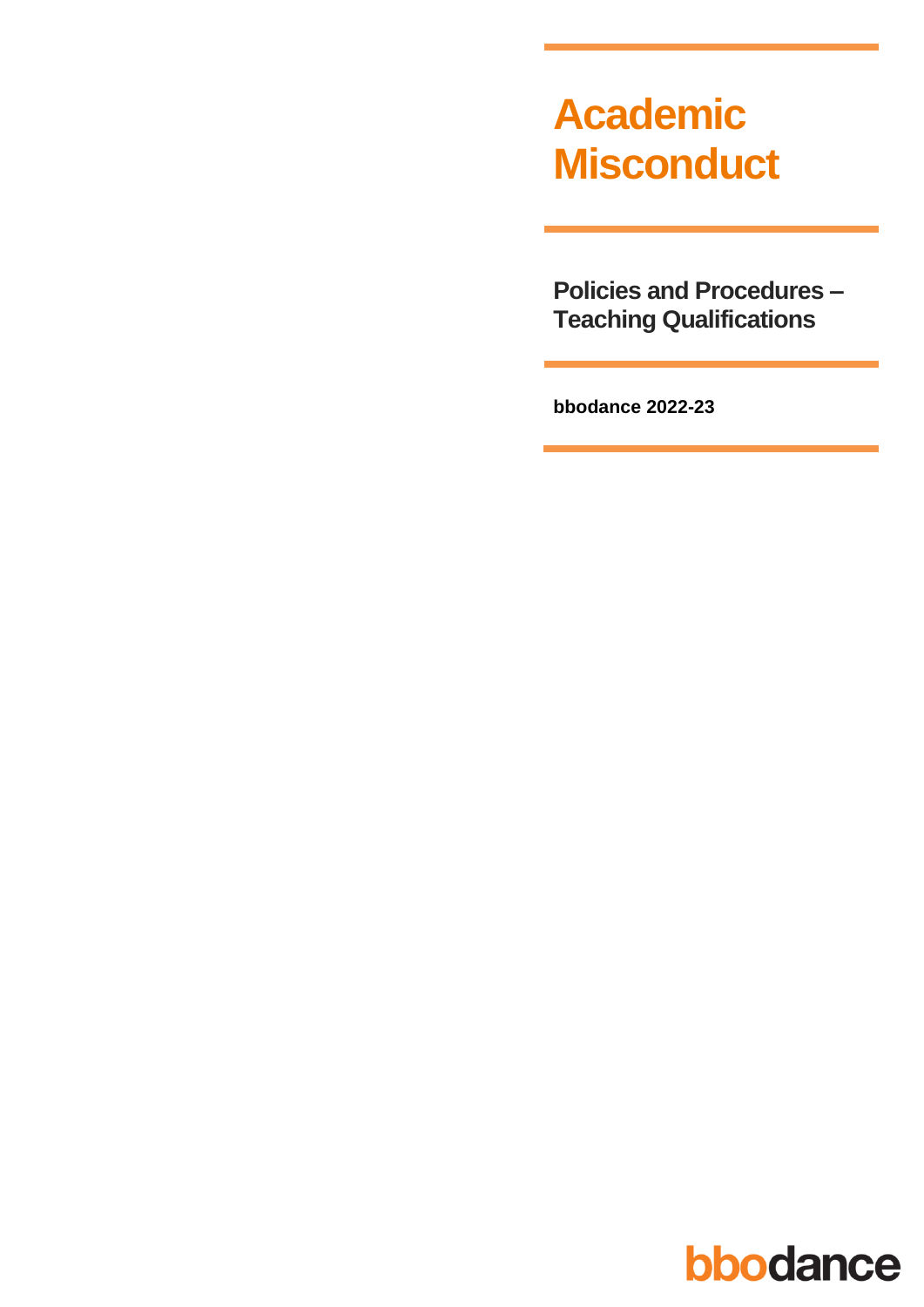# **1. Introduction**

- 1.1. bbodance is committed to creating and sustaining a positive learning culture whereby students understand and engage in techniques that ensure the integrity of their research and assessment work.
- 1.2. bbodance supports any student who is unfamiliar with academic integrity by providing additional learning resources on avoiding plagiarism and citing and referencing techniques, individual feedback as part of formative assessment, and optional one-to-one support with the Teaching Qualifications Manager.
- 1.3. This policy outlines the principles of academic integrity, what constitutes academic misconduct and the procedures followed in the event of academic misconduct.
- 1.4. This policy should be read in conjunction with the Student Handbook.

# **2. Definitions**

## **Academic Integrity**

2.1 Academic integrity is an expectation that all teachers and students at bbodance act with honesty, trust, fairness, respect and responsibility within their studies as detailed within the International Center for Academic Integrity's publication *[The Fundamental Values of Academic](https://academicintegrity.org/fundamental-values/)  [Integrity](https://academicintegrity.org/fundamental-values/)*. A breach of academic integrity is considered academic misconduct.

### **Poor Academic Practice**

2.3 Poor academic practice involves collaboration, poor citation practice and poor practice in practical work where there is evidence that the student did not appreciate the rules of academic writing or practical assessment, or where the extent of copied material can be considered so slight that it does not justify a penalty.

# **3. Academic Misconduct**

- 3.1 Academic misconduct is any practice, action or omission which undermines academic integrity and has the potential to give an unfair advantage in assessments.
- 3.2 The work presented for assessment must be the learner's own, or the work of a project group as requested by the tutor.
- 3.3 It is the student's responsibility to ensure work submitted for assessment has academic integrity. Students must use the Harvard system of referencing detailed in the Student Handbook and as part of bbodance Study Skills, and avoid all forms of plagiarism and academic misconduct indicated below.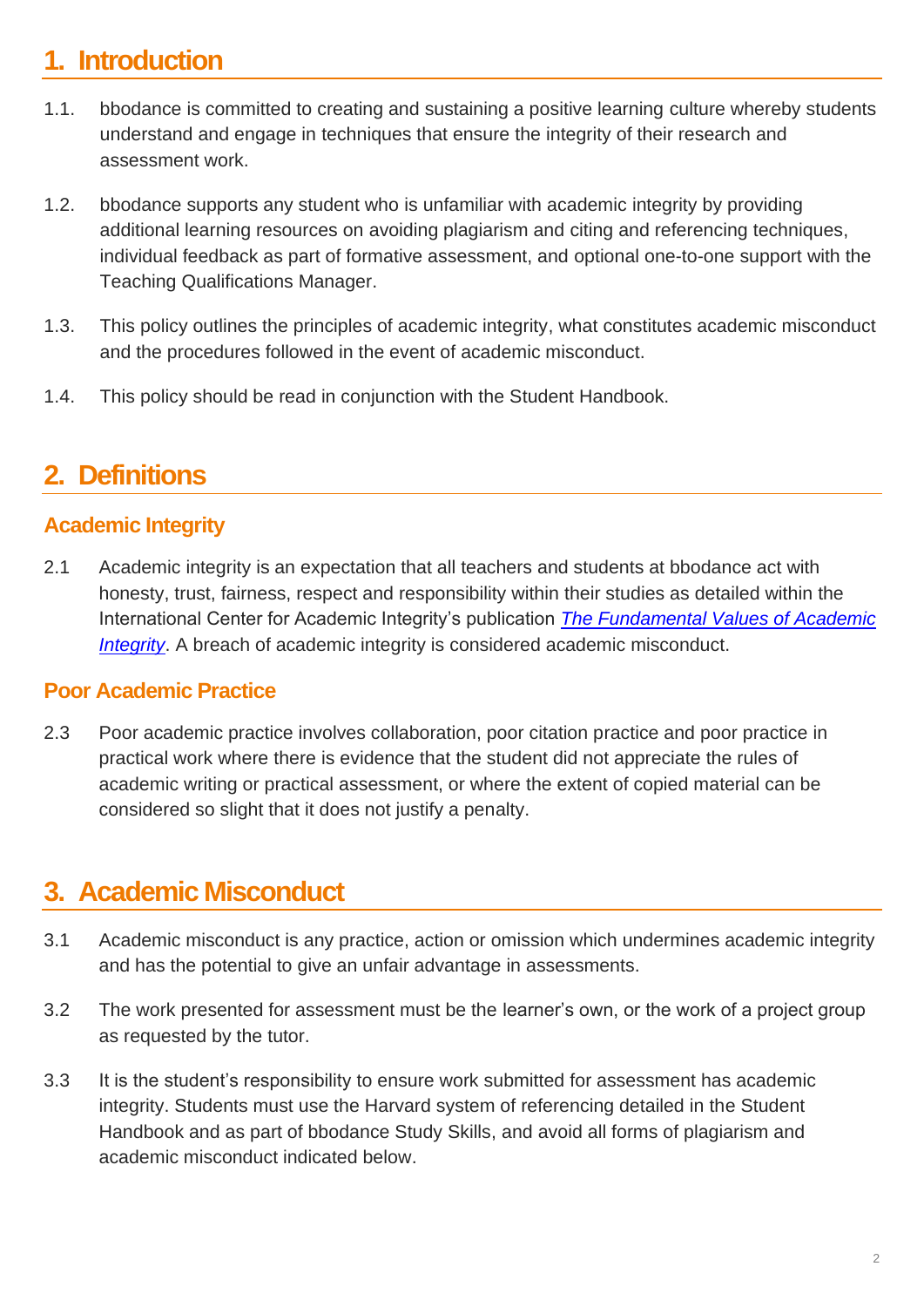## **Plagiarism**

- 3.4 Plagiarism is the reproduction or paraphrasing, without acknowledgement, from public or private (i.e.: unpublished) material (including material downloaded from the internet) attributable to, or which is the intellectual property of, another including the work of students.
- 3.5 It is not an offence if the material is acknowledged by the learner as the work of another through the accurate use of quotation marks or citation (paraphrasing) and the provision of detailed references and a full bibliography.
- 3.6 Plagiarism may be of written and non-written form and therefore includes the unacknowledged use of:
	-
	-
	-
	- Lecture slides or handouts Posters
	- Presentations and presentation slides Computer programs/software/apps
	-
	-
	-
	- YouTube, Vimeo or other clips Works of art and artefacts
- Choreography and music Diagrams, graphs, tables, maps
- Schemes of Work and Lesson Plans Drawings, photographs, digital images
- Workshop material Music or dance notation scores
	-
	-
- Web pages Mathematical/computer models/algorithms
- Webinars Webinars Macros, spreadsheets, databases
- Podcasts Designs/models/displays of any sort
	-

## **Examples of Plagiarism**

- 3.7 Examples of plagiarism include:
	- Including in your own work extracts from another person's work without the use of quotation marks and without crediting the source.
	- The use of the ideas of another person without acknowledgement of the source.
	- Paraphrasing or summarising another person's work without acknowledgement.
	- Cutting and pasting from electronic sources without explicit acknowledgement of the source of the URL or author and/or without explicitly marking the pasted text as a quotation.
	- Submitting or presenting a piece of work entirely as your own when it was produced in collaboration with others, and not declaring that this collaboration has taken place (this is known as 'collusion').
	- Submitting or presenting a piece of work that was written or created by somebody else, e.g. a family member or your dance teacher.
	- Submitting appropriated imagery, choreography or teaching material without indicating the source of the work.

## **Other Forms of Plagiarism**

- 3.8 Other forms of plagiarism include:
	- Assuming the identity of another student or allowing another student to assume your identity as part of an assessment (also known as 'personation').
	- Impersonating another student as part of an assessment.